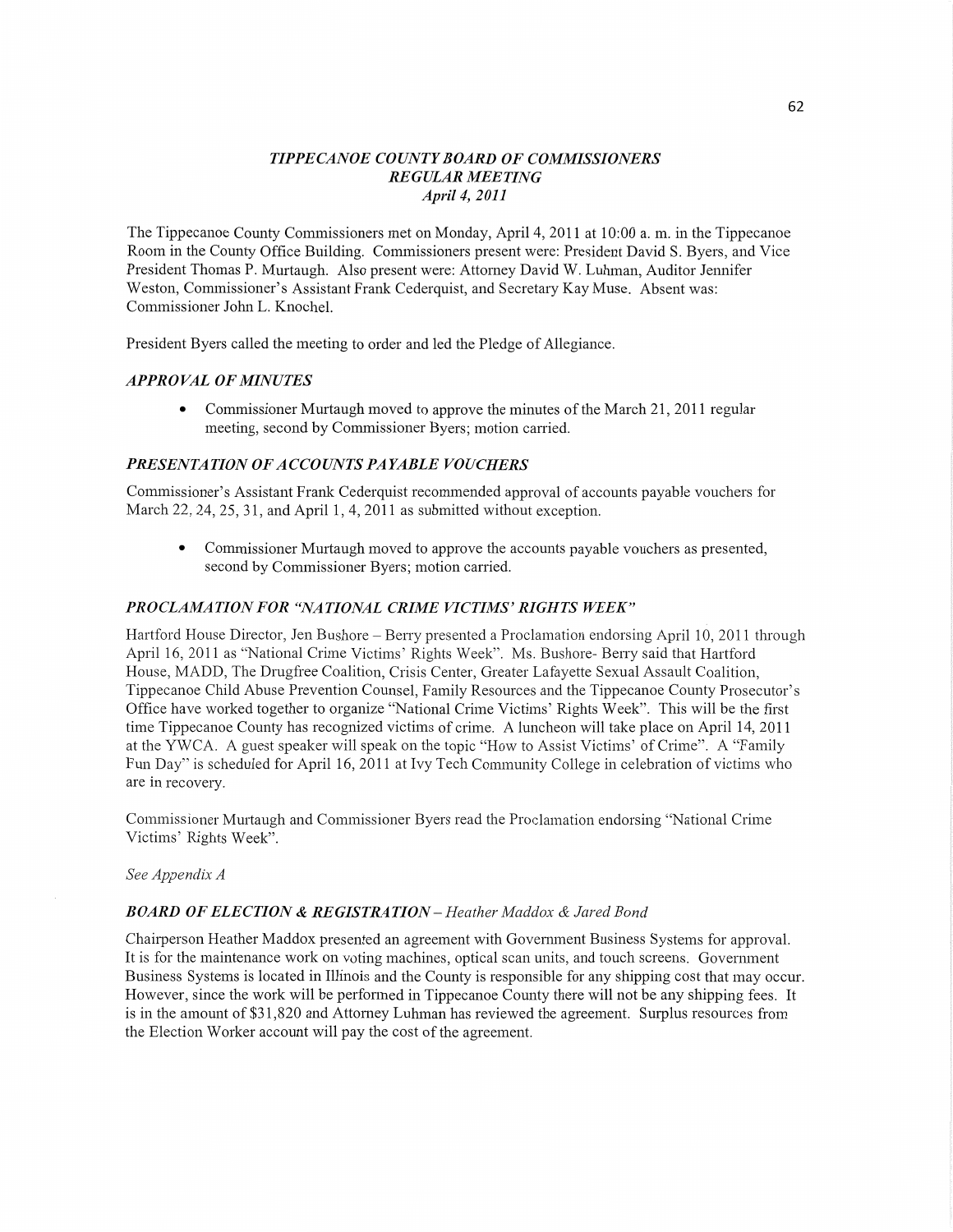**0** Commissioner Mufiaugh moved to approve the agreement with Government Business Systems as presented, second by Commissioner Byers; motion carried.

#### *AREA PLAN COMMISSION—Sallie F ahey*  **Ordinance 2011-10-CM — Rezone Z—2445**

• Commissioner Murtaugh moved to hear Rezone Z-2445, Trinitas Ventures, LLC (R1 & R3 to PDRS), second by Commissioner Byers; motion carried.

(quote)

March 17, 2011 Ref. No.: 11-063

Tippecanoe County Commissioners 20 North 3rd Street Lafayette, IN 47901

# **CERTIFICATION**

# RE: **Z—2445—** TRINIT AS **VENTURES,** LLC (Cottages on Lindberg PO) (R1 &R3 to **PORS):**

Petitioner is requesting PDRS zoning on 18.025 acres for the Cottages on Lindberg Planned Development. The development will consist of 193 residential apartment units containing **a** maximum of 750 bedrooms. The property is located on Mida Drive north of Lindberg Road, Wabash (SW) 23-5.

Dear Commissioners:

As Secretary to the Area Plan Commission of Tippecanoe County, **I** do hereby certify that at a public hearing held on March 16, 2011 the Area Plan Commission of Tippecanoe County voted 12 yes *-* 0 no on the motion to rezone the subject real estate from R1 & R3 to PDRS. Therefore, the Area Plan Commission of Tippecanoe County recommends to the Tippecanoe County Commissioners that the proposed rezoning ordinance be APPROVED for the property described in the attachment approval, contingent on meeting all requirements of UZO 2-27-10 for submission of Final Detailed Plans, signed off by those noted in that section to include:

> 1. All sheets (other than preliminary plat) that make up the approved Preliminary Plan;

2. PO construction plans per UZO Appendix 82-2;

3. A final plat per UZO Appendix 8—3-2 as applicable;

4. Appropriate surety submitted with final detailed plans;

5. Plant schedule approved by the Area Plan Commission staff;

6. Notification from Duke Energy regarding construction and landscaping in their easement(s).

7. Street names shall be added to the Final Detailed Plans prior to submittal. **Planning** for Lafayette, West Lafayette, Dayton, Battle Ground, Clarks **Hill** and Tippecanoe County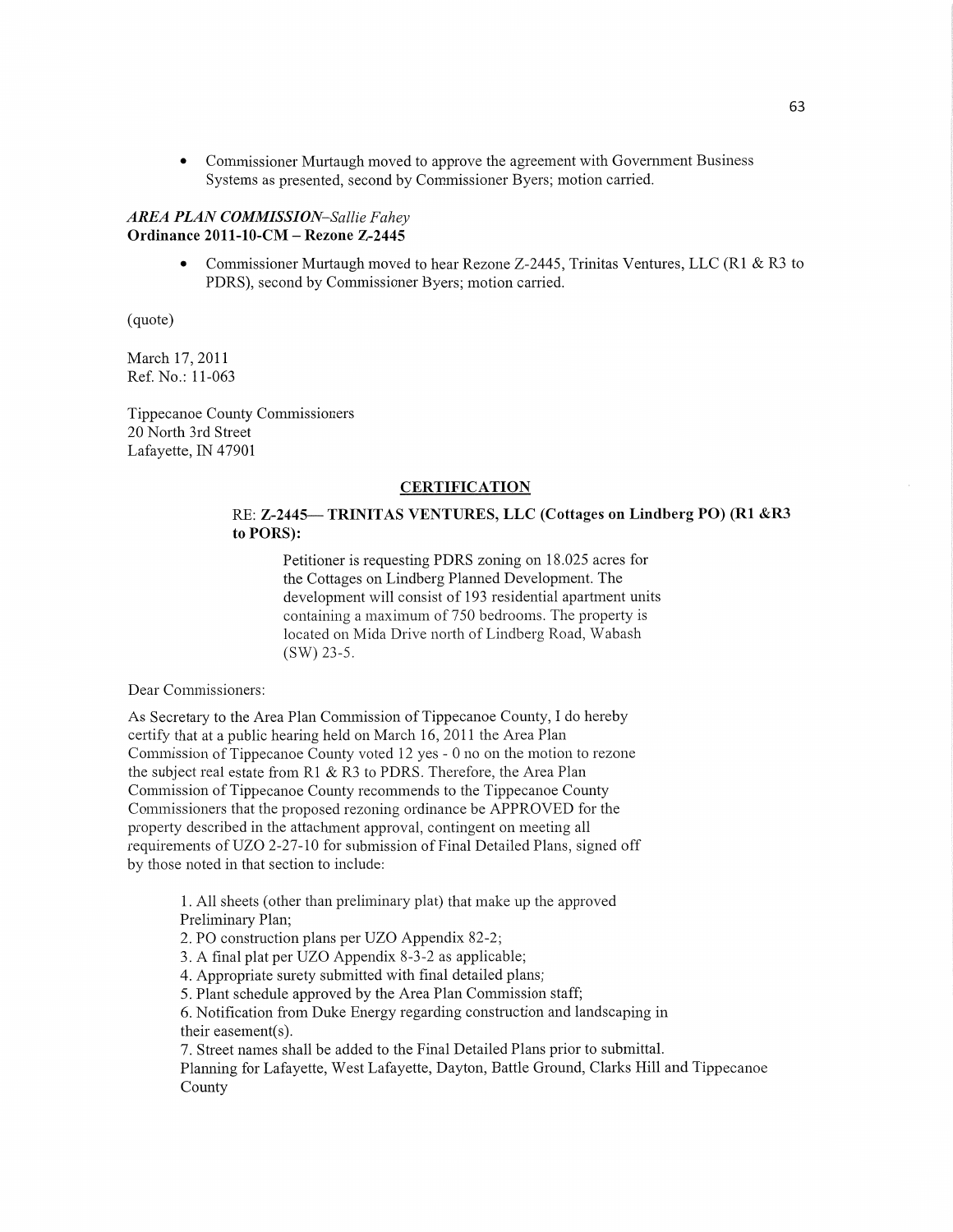Public Notice has been given that this petition will be heard before the Tippecanoe County **Commissioners** at **their** April 4, 2011 regular meeting. Petitioners or their representatives must appear to present their case.

Sincerely,

Sallie Dell Fahey Executive Director

(unquote)

Project Manager Travis Vencel requested PDRS zoning of 18.025 acres located Within the Lindberg Flamed Development. The cottages Will have 750 bedroom units for the purpose of student housing and will look similar to residential housing.

Commissioner Byers asked for public comment in favor of the rezone. There were no comments.

Commissioner Byers asked for **public** comment against the rezone. There were no comments.

Auditor Weston recorded the vote:

Byers Yes Knochel Absent Murtaugh Yes

Ordinance 2011-10-CM passes 2-0.

# Carroll **County Traffic Count Agreement**

Director Sallie Fahey presented an agreement with a contractor to do 60 traffic counts in Carroll County this year. Tippecanoe County Axea Plan Commission has an agreement with the Indiana Department of Transportation (INDOT) to provide certain traffic counting activities in Carroll County. The contractor, A1 Levy, will be compensated \$100 for each usable traffic count up to \$6,000. Although the Area Plan Commission receives \$150 for each usable traffic count, the remaining \$50 is for cost associated with putting traffic counts in proper form to be presented to INDOT. Carroll County has provided the 20 percent match for this project. Those funds are monitored by the Auditor's office.

• Commissioner Murtaugh moved to approve the Carroll County Traffic Count Agreement as presented, second by Commissioner Byers; motion carried.

#### *HIGH* WA *Y* — *Opal Kuhl*  **Contract Bond** from **Newton** Oil **Co., Inc.**

Director Kuhl presented a Contract Bond from Newton Oil Co., Inc. in the amount of \$29,250. The Contract Bond replaces a check that was submitted with their bid.

**I** Commissioner Murtaugh moved to approve the Contract Bond with Newton Oil **Co., Inc.** as presented, second by Commissioner Byers; **motion** carried.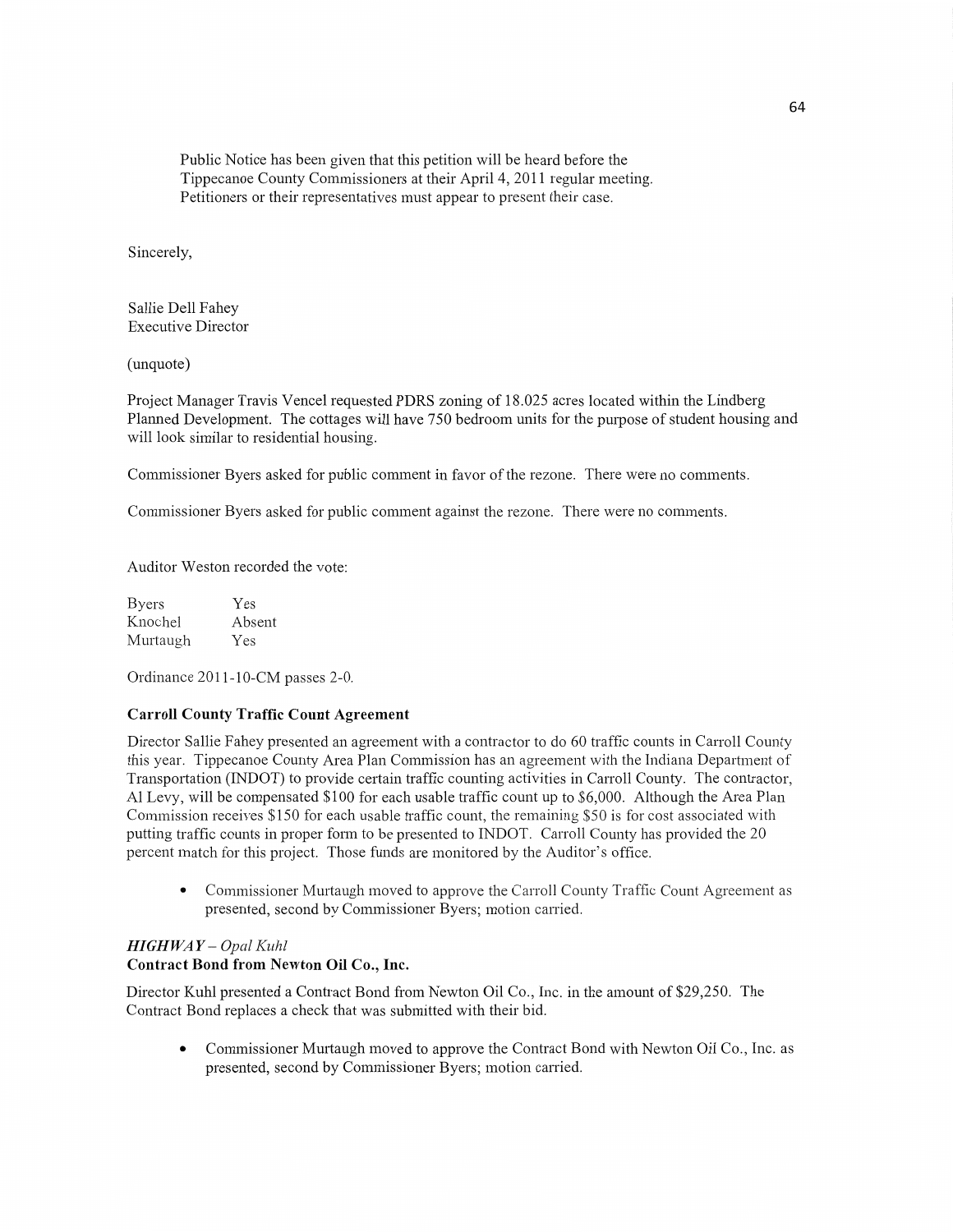#### **Change** Order **No.6** for **Bridge U209** from Milestone **Contractors,** LP

Director Kuhl presented Change Order No. 6 from Milestone Contractors, LP for approval. It is for excavating work needed on phone lines. It is in the amount of \$896.88. The original amount of the contract is \$2,072,000; this change brings the **total** to \$2,117,039.79.

**0** Commissioner Murtaugh moved to approve Change Order No. 6 as presented, second by Commissioner Byers; motion carried.

## **Change Order No.7** for Bridge **U209** from **Milestone Contractors,** LP

Director Kuhl presented Change Order No. 7 from Milestone Contractors, L: for approval. It is for subgrade treatment for utilities. It is in the amount of \$9,295. The original **amount** of the contract is \$2,072,000; this change brings the total to \$2,126,334.79.

*.* Commissioner Murtaugh **moved** to approve Change Order No. 7 as presented, second by Commissioner Byers; **motion carried.** 

#### WIC - Colleen Batt **Approval** of Positions

Director Colleen Batt presented two new positions for approval. The positions are for Assistant State Breast Feeding Coordinator and Dietitian **/** Nutritionist */* State Relief for Northern Indiana. Director Batt added that funding is provided for these positions through a federally funded grant. **Commissioner**  Murtaugh asked if the funding for these positions is secure. Director Batt stated **that** WIC anticipates the continuation of grant funding for these positions. However, employees are aware that the positions are dependent on federal funding. Commissioner Byers asked if Tippecanoe County WIC only provides services to Tippecanoe County. Director Batt stated that Tippecanoe County WIC provides services throughout the state. Funding for these positions in the current grant runs from Oct 1, 2010 through September 30, 2011.

Commissioner Murtaugh moved to approve the positions of Assistant State Breast Feeding Coordinator and Dietitian / Nutritionist / State Relief for Northern Indiana, second by Commissioner Byers; motion carried.

#### **Training Conference Agreements**

Director Colleen Batt presented agreements for three guest speakers and two hotel agreements for an *\_* upcoming training conference. WIC received \$125 ,000 in funding to host the training conference in Tippecanoe County. Attendance is expected to be between 300 to 500 people. Due to the high number of expected attendees, an agreement with two hotels is necessary. Director Batt presented two agreements for approval with the Holiday Inn, City Centre and the University Plaza Hotel. The rates are dependent on how many rooms are used. Attomey Luhman said that the hotel agreements are in proper form except for a typographical error that **states** "accepted by the State of Indiana", which should read "accepted by the County of Tippecanoe". Because of this, if the Commissioners approve the agreements, it needs to be subject to an amendment showing "accepted by the County of Tippecanoe".

Speaker Agreements are as follows:

| Amy Spangler            | \$1,100 |
|-------------------------|---------|
| aha! Process, Inc.      | \$3,300 |
| Premier Speakers Bureau | \$7,500 |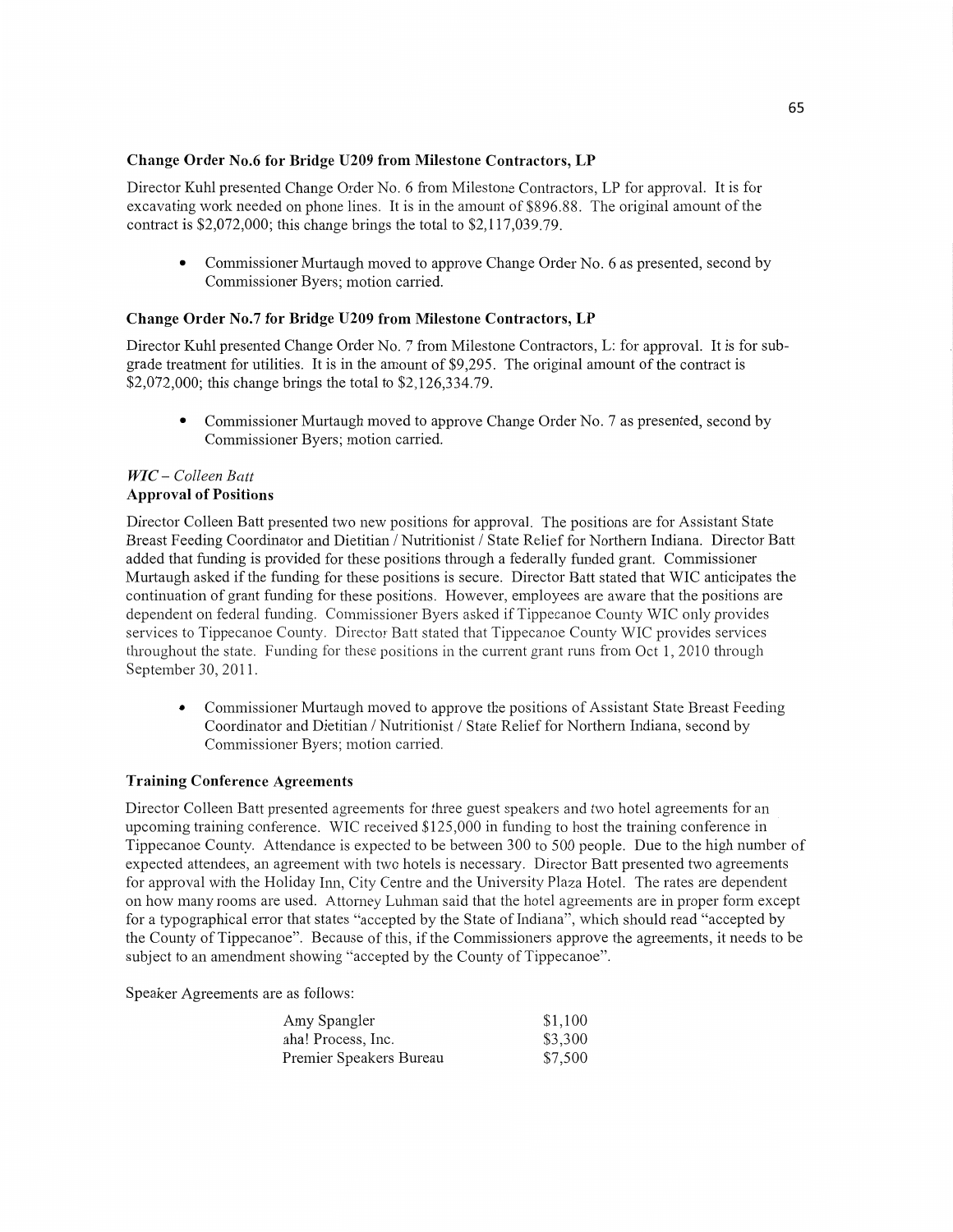**0** Commissioner Murtaugh moved to approve the contracts as presented subject to recommended amendments, second by Commissioner Byers; **motion** carried.

# *CONTRACT COURTHOUSE WINDOWS*

Commissioner Murtaugh presented a contract with Innovative Construction Services, **Inc.** in the amount of \$922,500 for the Tippecanoe County Courthouse Window Restoration Project. It includes **stonn**  Windows, scraping and repainting the existing metal soffit and the removal and reinstallation of existing shutter system. Commissioner Byers noted that the original estimate of the project was \$1,500,000. Therefore, this contract will save the County approximately \$580,000.

**0** Commissioner Murtaugh moved to approve the contract as presented, second by Commissioner Byers; **motion** carried.

## *ASSESSMENT* OF THE *COURTHOUSE MASONRY* **—** *Contract with Arsee Engineers Inc.*

Commissioner Murtaugh noted **that** there are several cracks in the exterior limestone of the Courthouse and upon receiving a professional assessment of **those** cracks, it was realized that filling the cracks with a sealant could possibly damage the limestone fuflher. **A** proposal with Arsee Engineers Inc. to perform **<sup>a</sup>** condition assessment of the exterior masonry of the Courthouse was presented. They will focus on any deterioration of the masonry as it relates to structural concerns. It includes a forensic study of the exterior of the Courthouse and is in the **amount** of \$19,000.

• Commissioner Murtaugh moved to approve the contract as presented, second by Commissioner Byers; motion carried.

# *RESOLUTION 2011-09-CM —Amending* the *Tippecanoe County Cumulative Capital* Tax *Improvement Plan*

Attorney Luhman said that this is a resolution to update the County's Cumulative Capital Tax Improvement Plan. New projects include the A1mua1 Building and Maintenance Funds Project YY, which shall provide annual funding from the Cumulative Capital Tax for repairs, maintenance, and improvements of County facilities, including Tippecanoe County Office Building, Courthouse, and 629 North Sixth Street. Funding for Project YY for 2011 is in the amount of \$255,015. Project BBB Capital Outlay Expenditures for the Calendar Year 2009 and Project CCC Capital Outlay Expenditures for the Calendar Year 2010 reflect actual cost of items that were approved in 2009 and 2010. Those items are copier leases, grant contingency funds, and **MITS** software and hardware cost. Project DDD Capital Outlay Expenditures for the Calendar Year 2011 includes items that are anticipated to be paid from the Cumulative Capital Tax in 2011 and totals \$656,807. In addition, funding in 2011 also includes the three ongoing projects previously mentioned. Those projects and amounts are Project 00 Copier Leases \$125,000, Project HH Grant Contingency \$10,000, and Project **T** Capital Outlay Services Computer Hardware & Software Information \$214,668.

• Commissioner Murtaugh moved to approve Resolution 2011-09-CM as presented, second by Commissioner Byers; motion carried.

#### *REPORTS* ON *FILE*

Public Library Mail & Duplicating Crystal Creek Boarding Kennel Parks & Recreation Treasurer